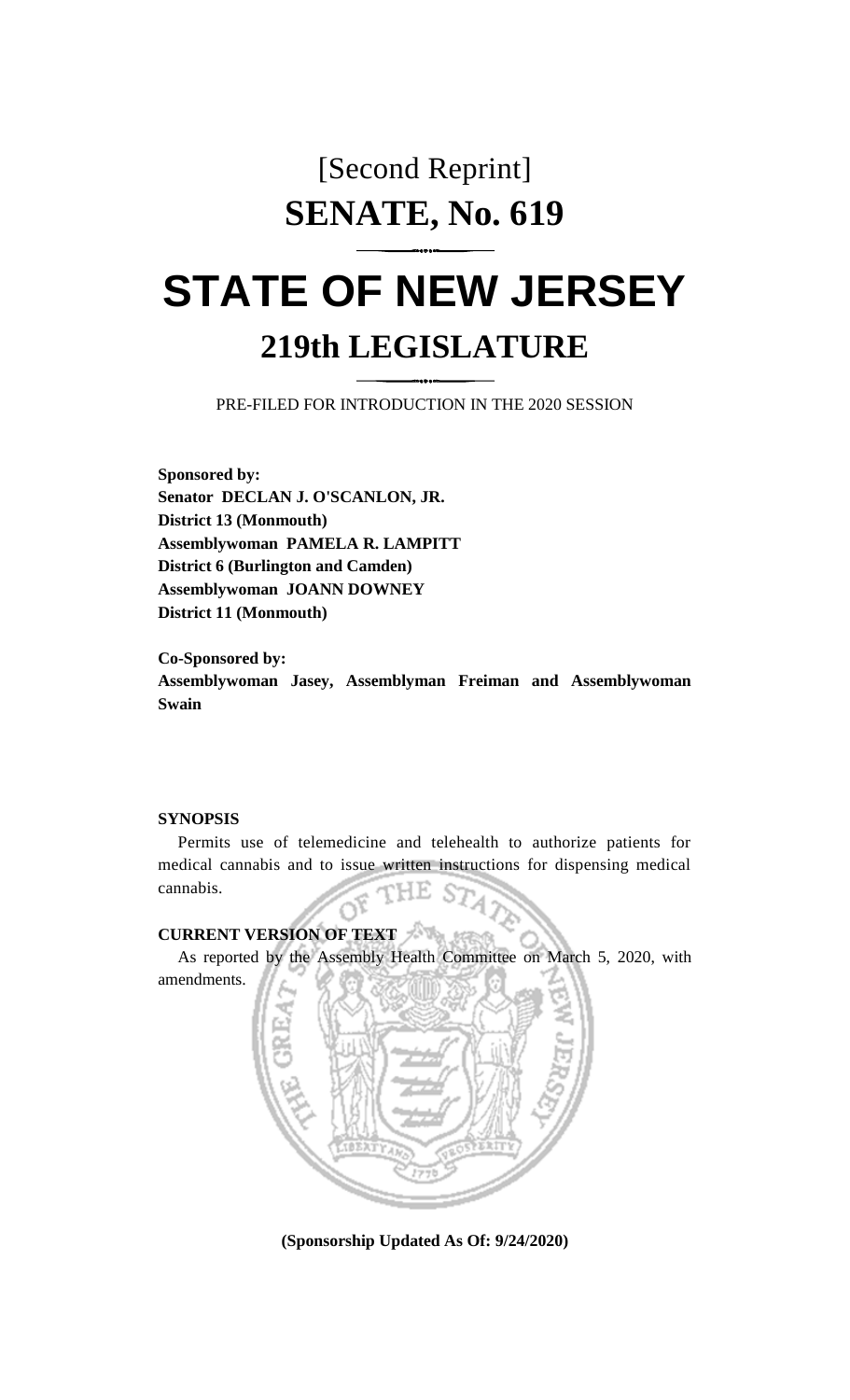$\mathcal{D}$ 

 **AN ACT** concerning medical cannabis and amending P.L.2019, c.153 and P.L.2009, c.307. **BE IT ENACTED** *by the Senate and General Assembly of the State of New Jersey:* 1. Section 5 of P.L.2019, c.153 (C.24:6I-5.1) is amended to read as follows: 5. a. A health care practitioner shall not be required to be listed publicly in any medical cannabis practitioner registry as a condition of authorizing patients for the medical use of cannabis. b. No authorization for the medical use of cannabis may be issued by a health care practitioner to the practitioner's own self or to a member of the practitioner's immediate family. c. The commission shall establish a process to allow medical cannabis to be dispensed to a patient who has been authorized for the medical use of cannabis and who has initiated the process of registering with the commission pursuant to section 4 of P.L.2009, c.307 (C.24:6I-4), but whose registration has not been completed or subject to other final action by the commission. A patient may be dispensed medical cannabis in quantities of up to a two-week supply during the pendency of the patient's registration, after which time the patient may be dispensed medical cannabis in an amount consistent with the requirements of section 10 of P.L.2009, c.307 (C.24:6I-10). The commission shall impose such restrictions on access to medical cannabis pursuant to this subsection as shall be necessary to protect against fraud, abuse, and diversion. 28 d. For <sup>1</sup> a period of <sup>1</sup> 270 days following the <sup>1</sup> effective <sup>1</sup> date of **[**enactment of **]<sup>1</sup> P.L.** , c. (C. ) (pending before the Legislature as this bill), a health care practitioner may authorize a patient who is a **[**child,**] 1** resident of a long-term care facility, **<sup>1</sup> [**developmentally disabled**]** has a developmental disability**<sup>1</sup>** , **1** is**1** terminally ill, **<sup>1</sup>** is**1** 33 receiving hospice care <sup>1</sup>through a licensed hospice care provider<sup>1</sup>, or  $11 \text{ is}^1$  housebound as certified by the patient's physician, for the medical use of cannabis **<sup>1</sup> [**in the course of the health care practitioner's practice of**]** using**<sup>1</sup>** telemedicine or telehealth. **1 [**Following the 270 37 day period after the date of enactment of P.L., c. (C. ) (pending 38 before the Legislature as this bill)<sup>T</sup> Thereafter,<sup>1</sup> a health care 39 practitioner may  $\frac{2 \text{ initially}}{2}$  authorize any patient for the medical use of cannabis **<sup>1</sup> [**in the course of the health care practitioner's practice of**]** 41 using<sup>1</sup> telemedicine or telehealth, provided that, and except in the case of a patient who is a **<sup>1</sup> [**child, developmentally disabled**]** resident of a long-term care facility, has a developmental disability<sup>1</sup>,  $\frac{1}{1}$  44 terminally ill, <sup>1</sup> is<sup>1</sup> receiving hospice care <sup>1</sup> from a licensed hospice care

**EXPLANATION – Matter enclosed in bold-faced brackets [thus] in the above bill is not enacted and is intended to be omitted in the law.**

**Matter underlined thus is new matter.**

**Matter enclosed in superscript numerals has been adopted as follows:**

**Senate SHH committee amendments adopted January 27, 2020.**

**Assembly AHE committee amendments adopted March 5, 2020.**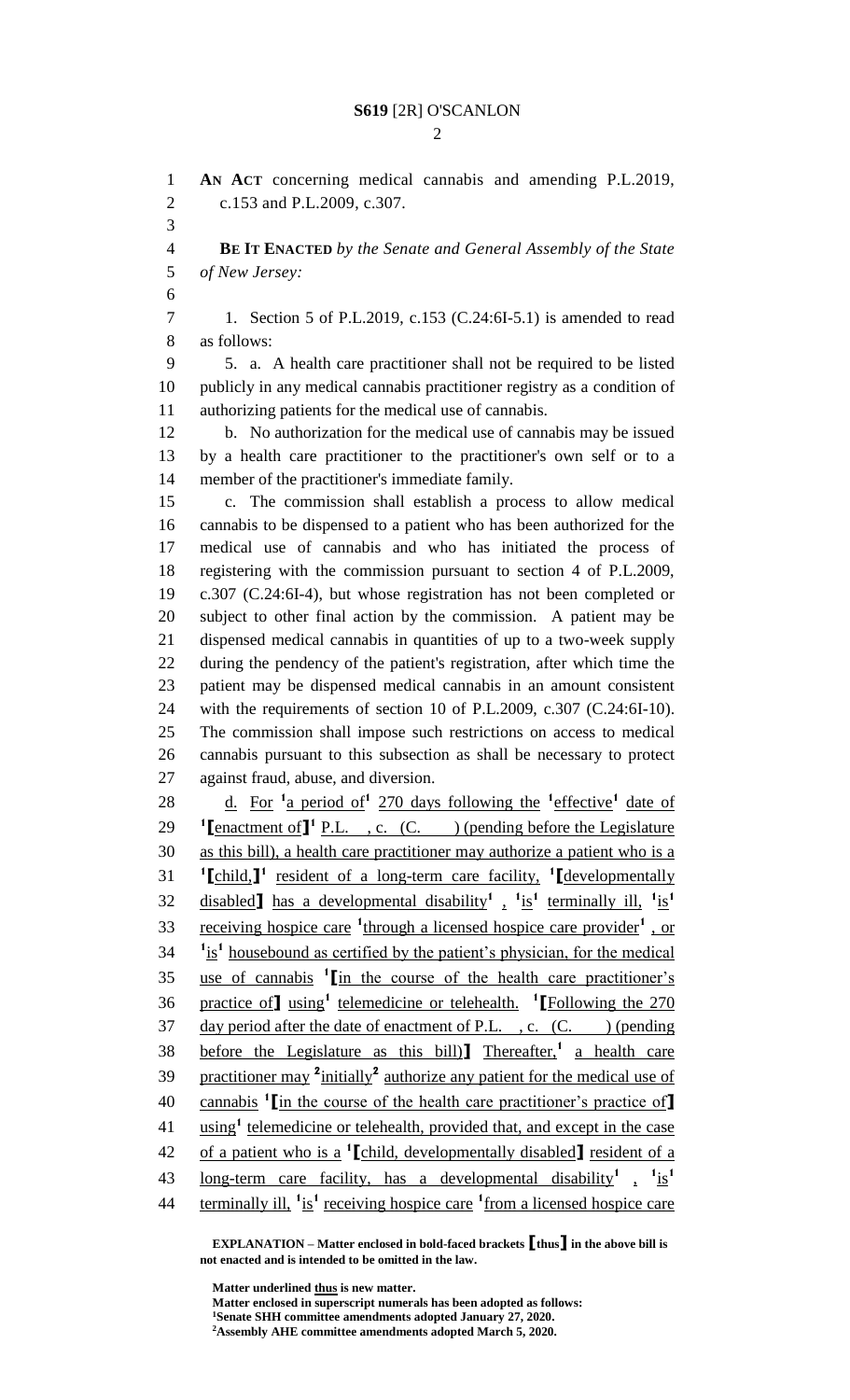1 provider<sup>1</sup>, or <sup>1</sup>is<sup>1</sup> housebound <sup>1</sup> as certified by the patient's physician<sup>1</sup>, the patient has had at least one previous in-office **<sup>1</sup> [**visit**]** consultation**<sup>1</sup>** with the health care practitioner prior to the **<sup>1</sup> [**patient's authorization**]** 4 practitioner authorizing the patient<sup>1</sup> for the medical use of cannabis 5 <sup>1</sup> using telemedicine or telehealth<sup>1</sup> a <sup>2</sup> Following the initial <sup>2</sup>Following the initial authorization, the patient shall have at least one in-office consultation with the practitioner on an annual basis in order for the patient to receive continued authorization for the use of medical cannabis. The practitioner may require more frequent in-office consultations if additional consultations are necessary to continue to authorize the patient's use of medical cannabis.**<sup>2</sup>** 12 As used in this subsection, "telehealth" and "telemedicine" shall 13 have the same meaning as is provided in section 1 of P.L.2017, c.117 (C.45:1-61). (cf: P.L.2019, c.153, s.5) 2. Section 10 of P.L.2009, c.307 (C.24:6I-10) is amended to read as follows: 10. a. A health care practitioner shall provide written instructions for a registered qualifying patient or the patient's designated caregiver, or an institutional caregiver acting on behalf of the patient, to present to a medical cannabis dispensary or a clinical registrant concerning the total amount of usable cannabis that a patient may be dispensed, in weight, in a 30-day period, which amount shall not exceed the maximum amount that may be authorized for the patient pursuant to subsection f. of this section. b. A health care practitioner may issue multiple written instructions at one time authorizing the patient to receive a total of up to a one-year supply, provided that the following conditions are met: (1) Each separate set of instructions shall be issued for a legitimate medical purpose by the health care practitioner, as provided in P.L.2009, c.307 (C.24:6I-1 et al.); (2) Each separate set of instructions shall indicate the earliest date on which a dispensary or clinical registrant may dispense the cannabis, except for the first dispensation if it is to be filled immediately; and (3) The health care practitioner has determined that providing the patient with multiple instructions in this manner does not create an undue risk of diversion or abuse. c. A registered qualifying patient or the patient's designated caregiver, or an institutional caregiver acting on behalf of a qualifying patient, shall present verification of the patient's or caregiver's registration with the commission, as applicable, and these written instructions to any medical cannabis dispensary or clinical registrant at the time the patient or caregiver requests the dispensing or delivery of medical cannabis, which medical cannabis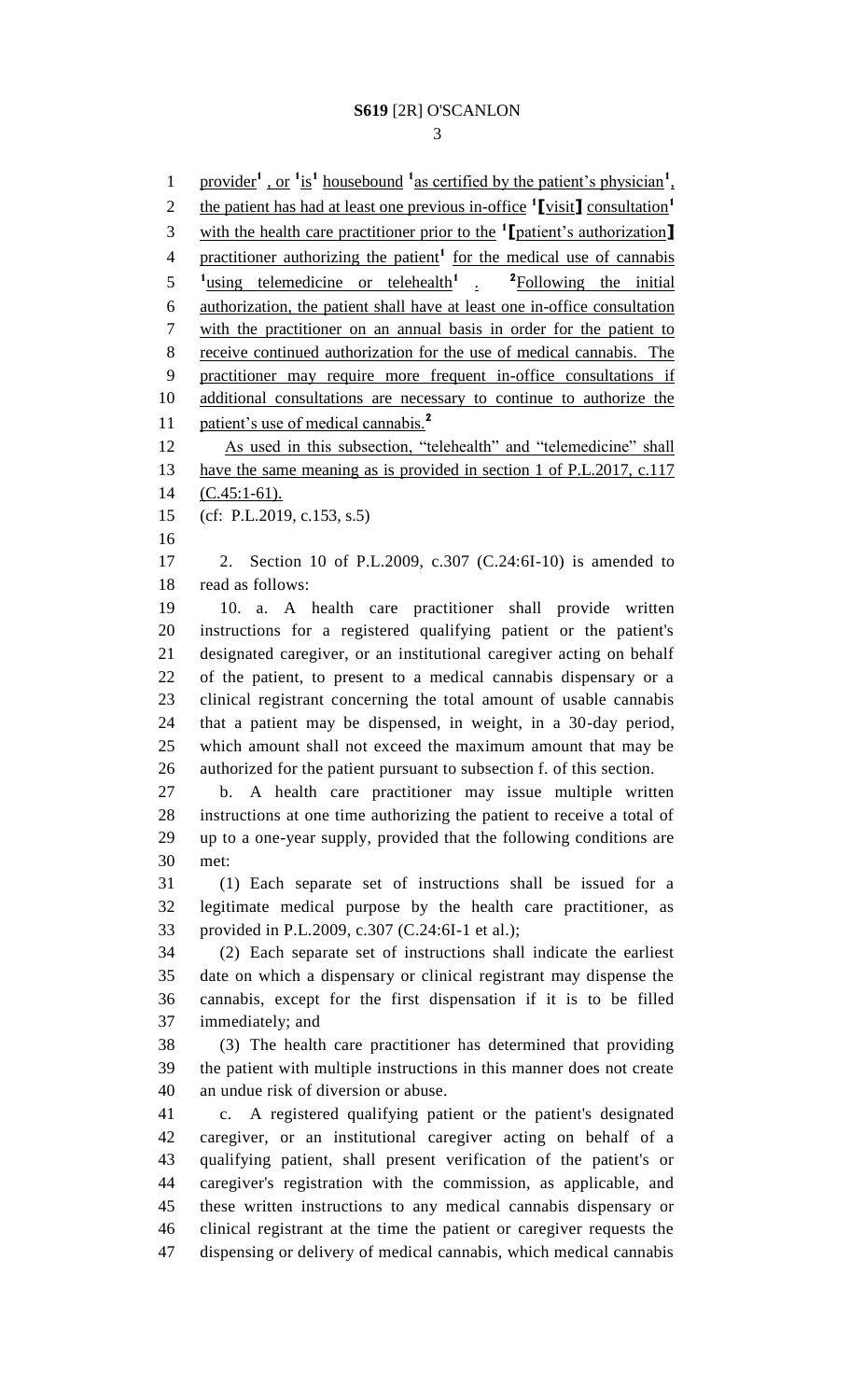dispensary or clinical registrant shall verify and log the documentation presented. An institutional caregiver shall additionally present an authorization executed by the patient certifying that the institutional caregiver is authorized to obtain medical cannabis on behalf of the patient. A health care practitioner may provide a copy of a written instruction by 7 electronic or other means, including <sup>1</sup>,<sup>1</sup> but not limited to, telemedicine and telehealth, as determined by the commission, directly to a medical cannabis dispensary or a clinical registrant on behalf of a registered qualifying patient. The dispensation of medical cannabis pursuant to any written instructions shall occur within one year of the date that the instructions were written or become eligible for dispensing, whichever is later, or the instructions are void.

d. (Deleted by amendment, P.L.2019, c.153)

 e. Prior to dispensing medical cannabis to a qualifying patient, the patient's designated caregiver, or an institutional caregiver, the medical cannabis dispensary or clinical registrant shall access the system established pursuant to section 11 of P.L.2009, c.307 (C.45:1-45.1) to ascertain whether medical cannabis was dispensed to or on behalf of the patient by any medical cannabis dispensary or clinical registrant within the preceding 30 days. Upon dispensing medical cannabis to a qualifying patient, the patient's designated caregiver, or an institutional caregiver, the medical cannabis dispensary or clinical registrant shall transmit to the patient's health care practitioner information concerning the amount, strain, and form of medical cannabis that was dispensed.

 f. (1) Except as provided in paragraph (2) of this subsection, for a period of 18 months after the effective date of P.L.2019, c.153 (C.24:6I-5.1 et al.), the maximum amount of usable cannabis that a patient may be dispensed, in weight, in a 30-day period, shall be three ounces. Commencing 18 months after the effective date of P.L.2019, c.153 (C.24:6I-5.1 et al.), the maximum amount of usable cannabis that a patient may be dispensed shall be prescribed by the commission by regulation.

 (2) The monthly limits set forth in paragraph (1) of this subsection shall not apply to patients who are terminally ill or who are currently receiving hospice care through a licensed hospice, which patients may be dispensed an unlimited amount of medical cannabis. Qualifying patients who are not receiving hospice care or who are not terminally ill may petition the commission, on a form and in a manner as the commission shall require by regulation, for an exemption from the monthly limits set forth in paragraph (1) of this paragraph, which petition the commission shall approve if the commission finds that granting the exemption is necessary to meet the patient's treatment needs and is consistent with the provisions of P.L.2009, c.307 (C.24:6I-1 et al.).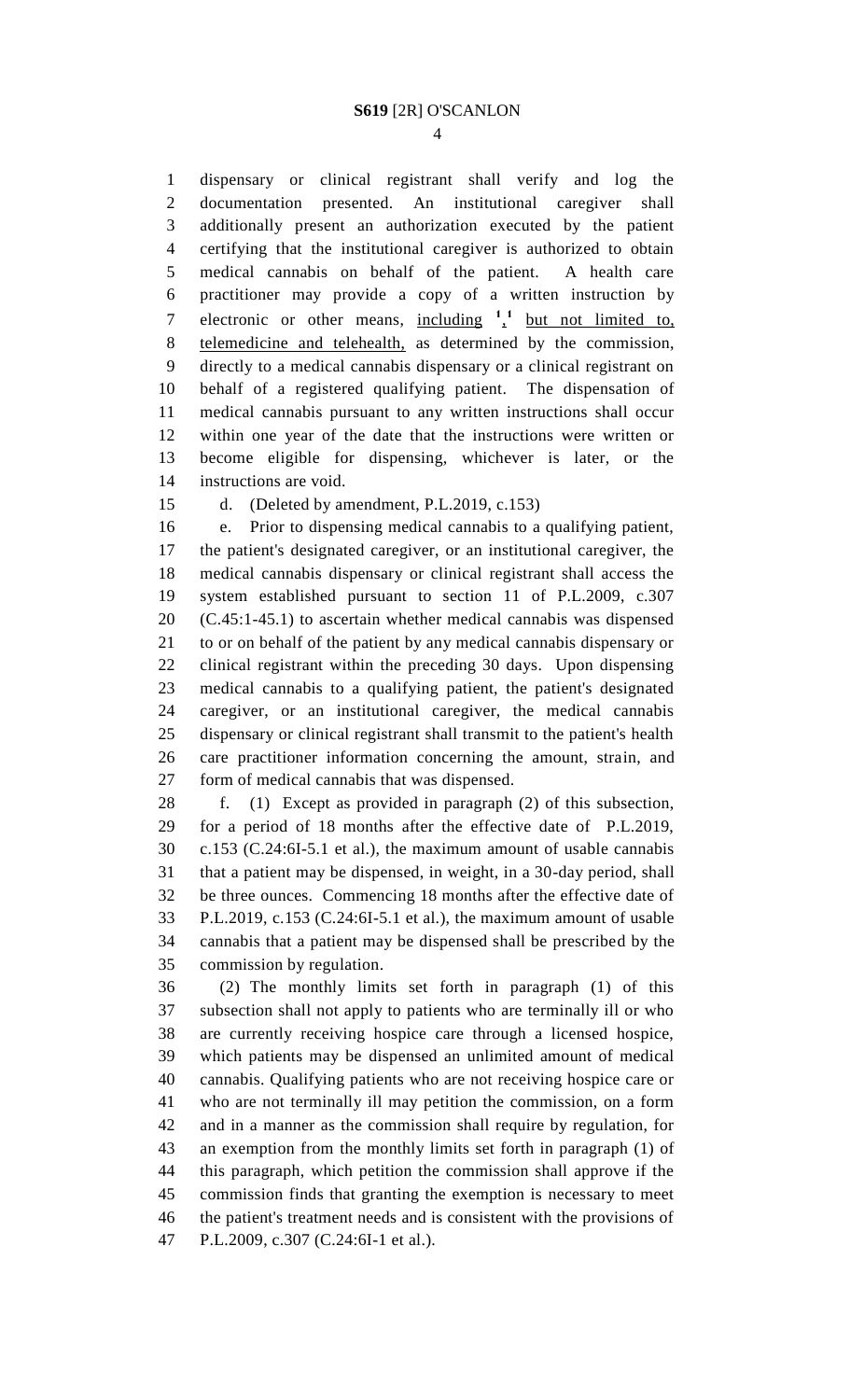g. The commission shall establish, by regulation, curricula for health care practitioners and for staff at medical cannabis dispensaries and clinical registrants:

 (1) The curriculum for health care practitioners shall be designed to assist practitioners in counseling patients with regard to the quantity, dosing, and administration of medical cannabis as shall be appropriate to treat the patient's qualifying medical condition. Health care practitioners shall complete the curriculum as a condition of authorizing patients for the medical use of cannabis; and

 (2) The curriculum for employees of medical cannabis dispensaries and clinical registrants shall be designed to assist the employees in counseling patients with regard to determining the strain and form of medical cannabis that is appropriate to treat the patient's qualifying medical condition. Employees of medical cannabis dispensaries and clinical registrants shall be required to complete the curriculum as a condition of registration with the commission. Completion of the curriculum may constitute part of the annual training required pursuant to paragraph (1) of subsection j. of section 7 of P.L.2009, c.307 (C.24:6I-7).

 h. Commencing July 1, 2020, the amount of the sales tax that may be imposed under the "Sales and Use Tax Act," P.L.1966, c.30 (C.54:32B-1 et seq.) on medical cannabis dispensed by a medical cannabis dispensary or clinical registrant shall not exceed four percent.

 Commencing July 1, 2021, the amount of the sales tax that may be imposed under the "Sales and Use Tax Act," P.L.1966, c.30 (C.54:32B-1 et seq.) on medical cannabis dispensed by a medical cannabis dispensary or clinical registrant shall not exceed two percent.

 Commencing July 1, 2022, medical cannabis dispensed by a medical cannabis dispensary or clinical registrant shall not be subject to any tax imposed under the "Sales and Use Tax Act," P.L.1966, c.30 (C.54:32B-1 et seq.).

 Any revenue collected pursuant to a tax imposed on the sale of medical cannabis under the "Sales and Use Tax Act," P.L.1966, c.30 (C.54:32B-1 et seq.), shall be exclusively appropriated to programs for the treatment of mental health and substance use disorders.

 i. A municipality in which a medical cannabis dispensary is located may adopt an ordinance imposing a transfer tax on any medical cannabis dispensed by the dispensary, including medical cannabis that is furnished by the dispensary to a medical cannabis handler for delivery to a registered qualifying patient or the patient's caregiver. The rate of a transfer tax established pursuant to this subsection shall be at the discretion of the municipality, except that